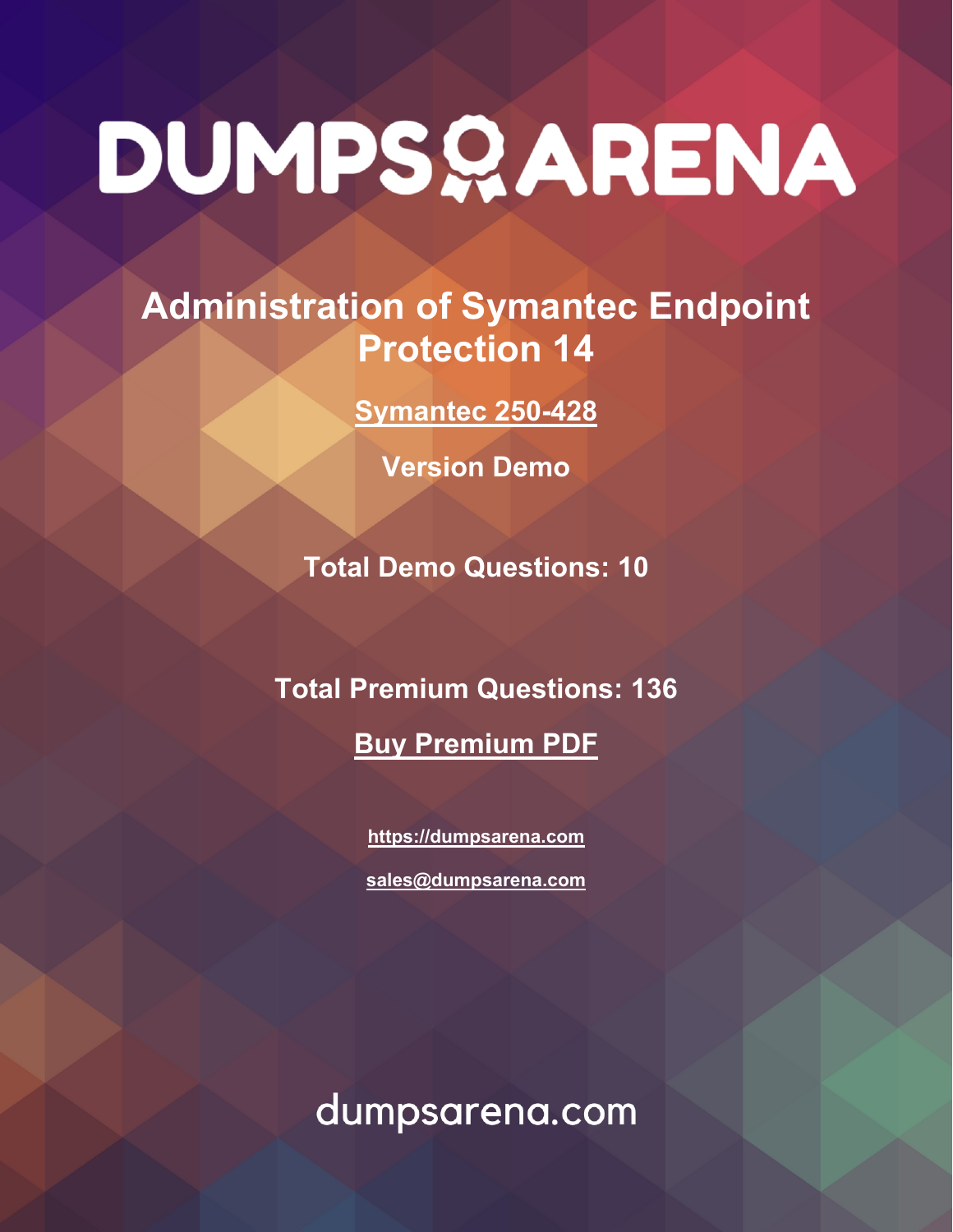

# **QUESTION NO: 1 - (DRAG DROP)**

DRAG DROP

An administrator is unknowingly trying to connect to a malicious website and download a known threat within a .rar file. All Symantec Endpoint Protection technologies are installed on the client's system.

Drag and drop the technologies to the right side of the screen in the sequence necessary to block or detect the malicious file.

# **Select and Place:**

| Download Insight         |  |  |
|--------------------------|--|--|
| Shared Insight Cache     |  |  |
| Device Control           |  |  |
| Firewall                 |  |  |
| <b>IPS</b>               |  |  |
| <b>Tamper Protection</b> |  |  |

# **ANSWER:**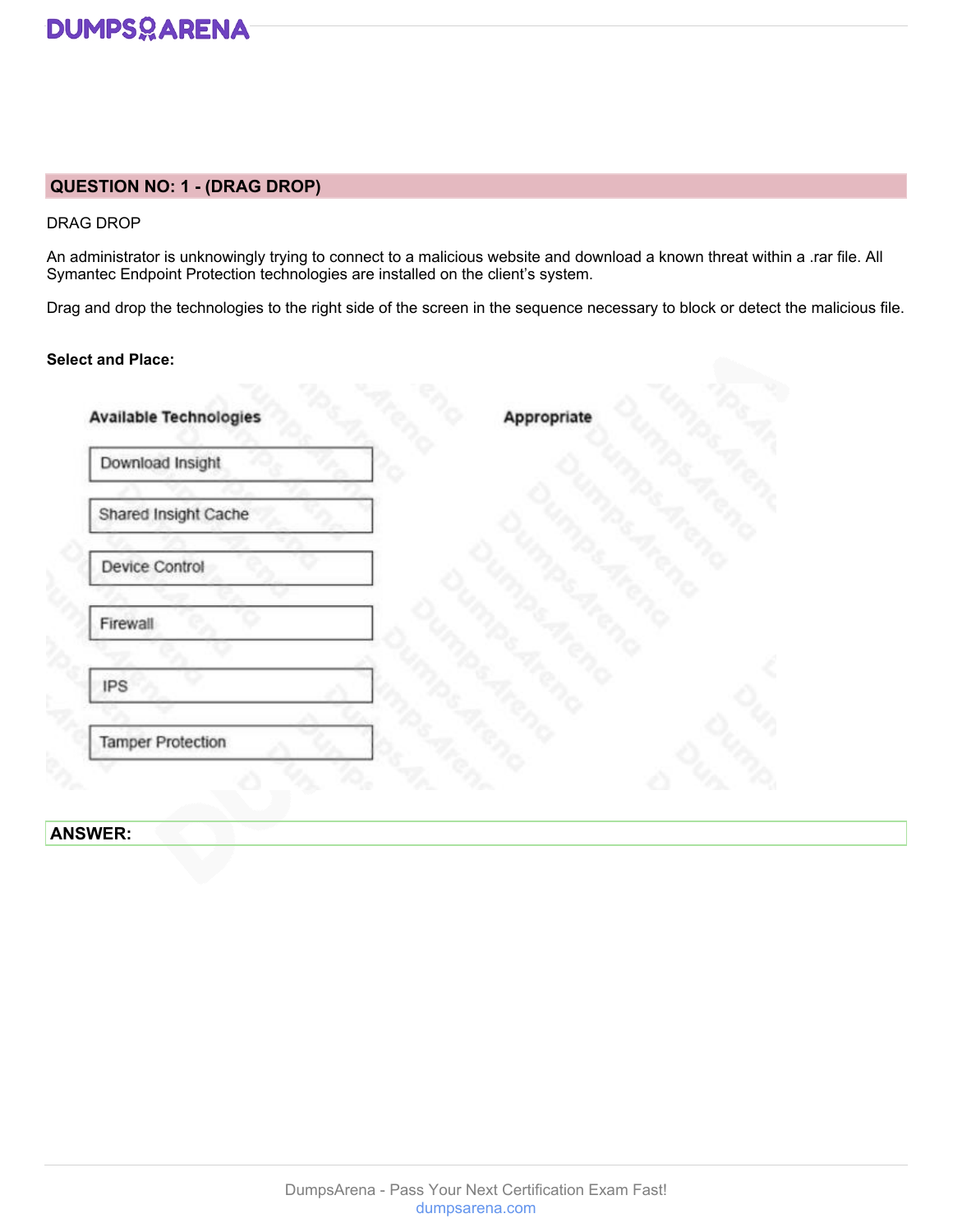# **DUMPSOARENA**

|                      | Firewall         |
|----------------------|------------------|
| Shared Insight Cache | <b>IPS</b>       |
| Device Control       | Download Insight |
|                      |                  |
|                      |                  |
|                      |                  |
|                      |                  |

# **Explanation:**

# **QUESTION NO: 2**

Which two criteria can an administrator use to determine hosts in a host group? (Select two.)

- **A.** Network Adapters
- **B.** Network Services
- **C.** Subnet
- **D.** Application Protocol
- **E.** DNS Domain

# **ANSWER: C E**

# **Explanation:**

References: https://support.symantec.com/en\_US/article.HOWTO81218.html

# **QUESTION NO: 3**

An administrator is re-adding an existing Replication Partner to the local Symantec Endpoint Protection Manager site.

Which two parameters are required to re-establish this replication partnership? (Select two.)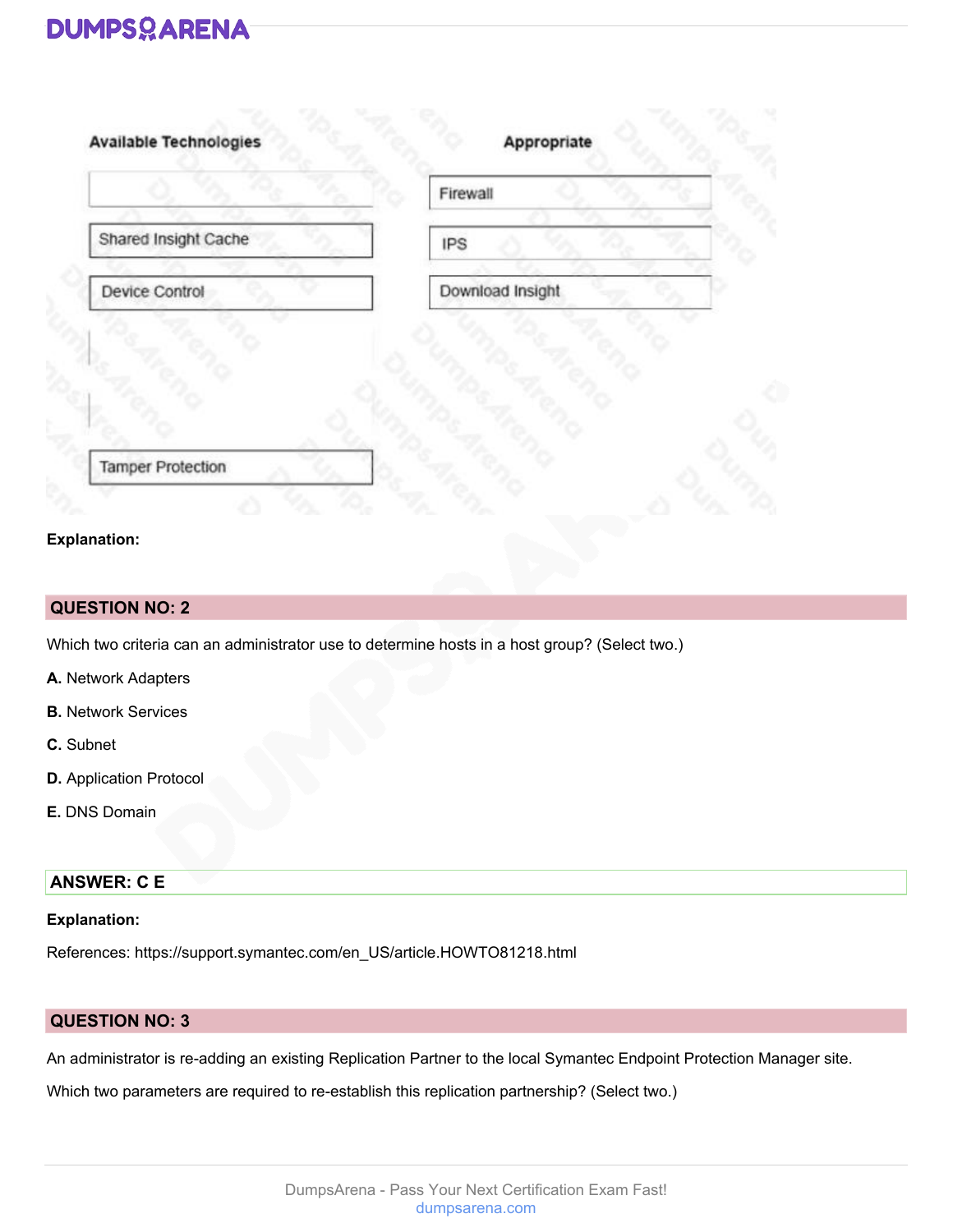

- **A.** Remote site Encryption Password
- **B.** Remote server IP Address and port
- **C.** Remote SQL database account credentials
- **D.** Remote server Administrator credentials
- **E.** Remote site Domain ID

# **ANSWER: B D**

## **Explanation:**

References: https://support.symantec.com/en\_US/article.TECH104455.html

### **QUESTION NO: 4**

Which two criteria should an administrator use when defining Location Awareness for the Symantec Endpoint Protection (SEP) client? (Select two.)

- **A.** SEP domain
- **B.** WINS server
- **C.** Network Speed
- **D.** NIC description
- **E.** geographic location

# **ANSWER: B D**

### **Explanation:**

References: https://support.symantec.com/en\_US/article.TECH97369.html

# **QUESTION NO: 5**

Which ports on the company firewall must an administrator open to avoid problems when connecting to Symantec Public LiveUpdate servers?

- **A.** 2967, 8014, and 8443
- **B.** 21, 443, and 2967
- **C.** 21, 80, and 443
- **D.** 25, 80, and 2967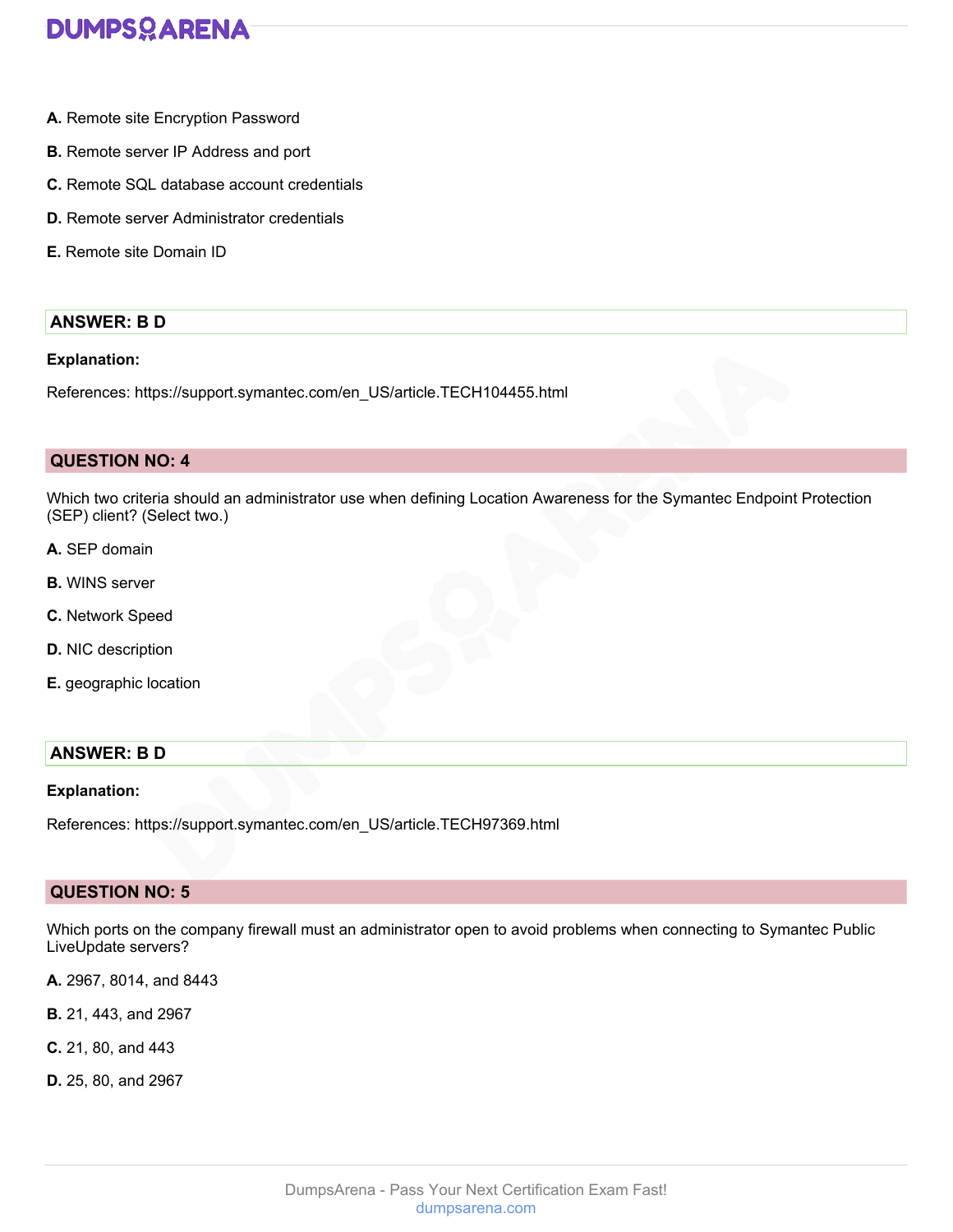# **DUMPSOARENA**

# **ANSWER: C**

# **QUESTION NO: 6**

Which option is a characteristic of a Symantec Endpoint Protection (SEP) domain?

- **A.** Every administrator from one domain can view data in other domains.
- **B.** Each domain has its own management server and database.
- **C.** Data for each domain is stored in its own separate SEP database.
- **D.** Domains share the same management server and database.

# **ANSWER: D**

### **Explanation:**

References: https://support.symantec.com/en\_US/article.HOWTO80764.html

# **QUESTION NO: 7**

Which task is unavailable for administrative accounts that authenticate using RSA SecurID Authentication?

- **A.** Enable Session Based Authentication with Web Services
- **B.** Reset forgotten passwords
- **C.** Import organizational units (OU) from Active Directory
- **D.** Configure external logging

# **ANSWER: B**

# **QUESTION NO: 8**

How often does Symantec recommend running full scans?

- **A.** Once a week
- **B.** Once a month
- **C.** Everyday
- **D.** Every two weeks